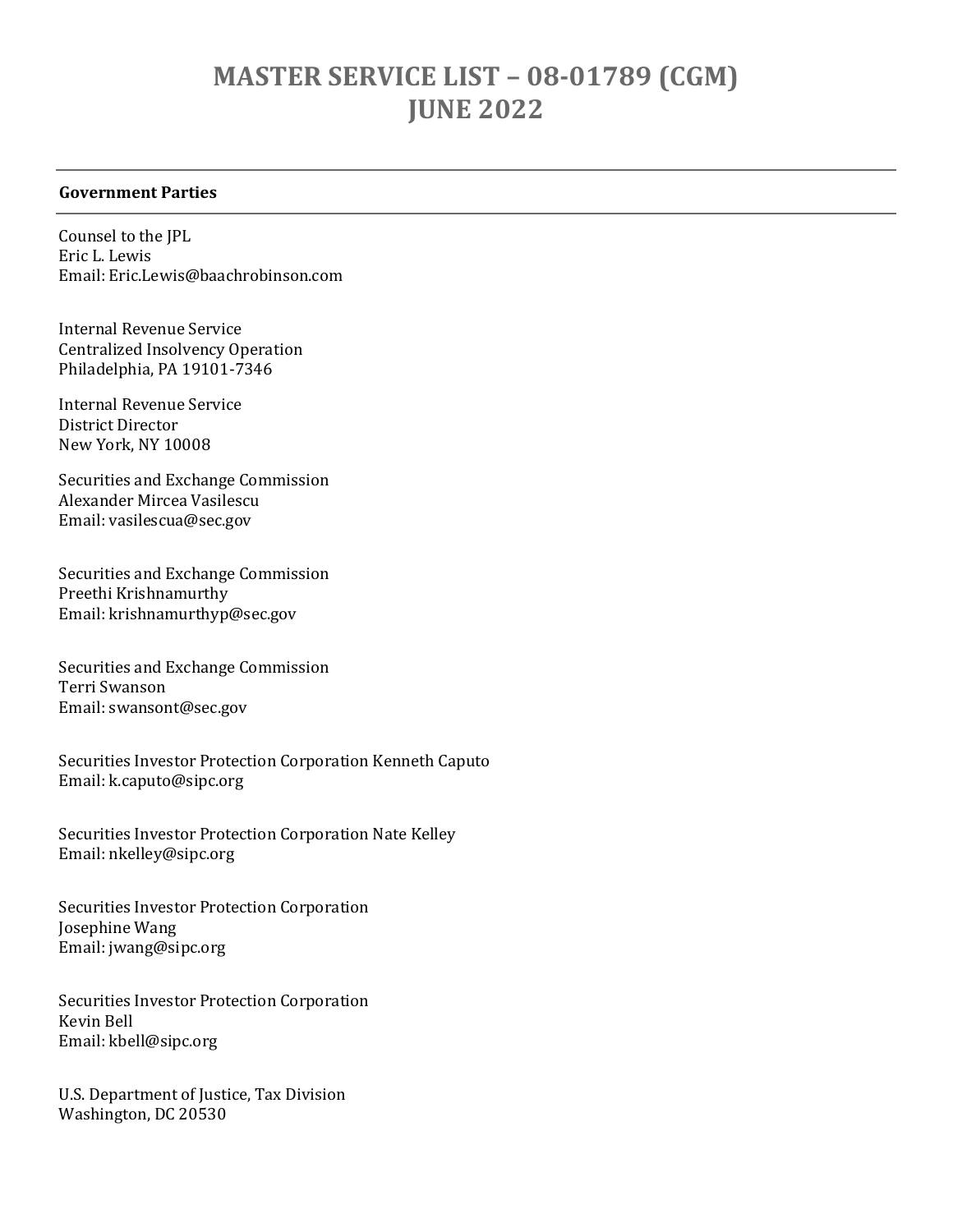## BLMIS Customers

Alan G. Cosner Email: alan@cosnerlaw.com

Alder Family Foundation Email: lovormon@aol.com

Amy Cappellazzo Email: joannerosen@gmail.com

Andy Huang Email: andy.huang@ipcg.com.sg

Arlene R. Chinitz Email: arlenerc54@hotmail.com

Aruna Muchhal Email: muchhal@netvigator.com

Au Yuet Shan Email: eau203@gmail.com

Bernard W. Braverman Email: berniebraverman@gmail.com

Birgit Peters Email: birgit.peters2010@yahoo.com

Capital Bank Email: berthold.troiss@capitalbank.at

Carole Coyle Email: bionicdoll@aol.com

Cheung Lo Lai Wah Nelly Email: freedomlo@yahoo.com.hk

Chien-Liang Shih Email: gary.libra@gmail.com

Chi-Hua Liao Jhubei City, Hsinchu County, Taiwan

Crisbo S.A.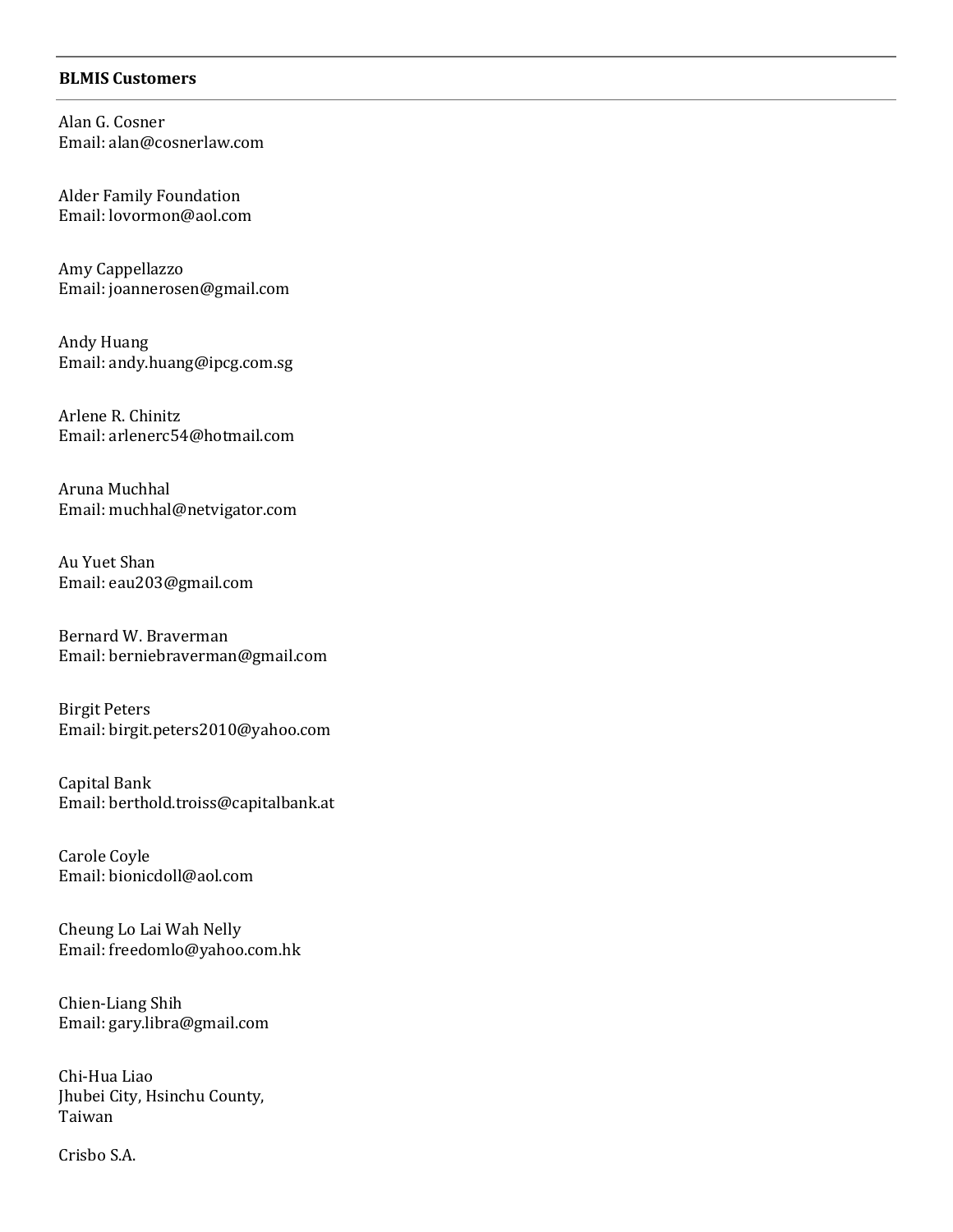Email: arroyo@rya.es; arroyoignacio@hotmail.com

David B. Epstein (IRA Bene) Email: david1943@comcast.net

David Drucker Email: daved628@aol.com

Donald P. Weber Email: mdweb27@me.com

Fifty-Ninth Street Investors LLC Email: mguzzino@resnicknyc.com

FJ Associates, S.A. Email: pabst@mantomgmt.com

Fondo General De Inversion Centro America-No, S.A. Email: pabst@mantomgmt.com

Frederick Cohen and Jan Cohen JT WROS Email: fcohen@duanemorris.com

Gloria Sandler Email: mauricesandler@gmail.com

Goore Partnership Email: hyassky@aol.com

Harriet Rubin Las Vegas, NV 89117

Howard Stern Email: hstern@wzssa.com

Ilse Della-Rowere Vienna, 1210 Austria

J. Todd Figi Revocable Trust Email: jakefigi2@aol.com

Jane Delaire Email: j.delaire@yahoo.com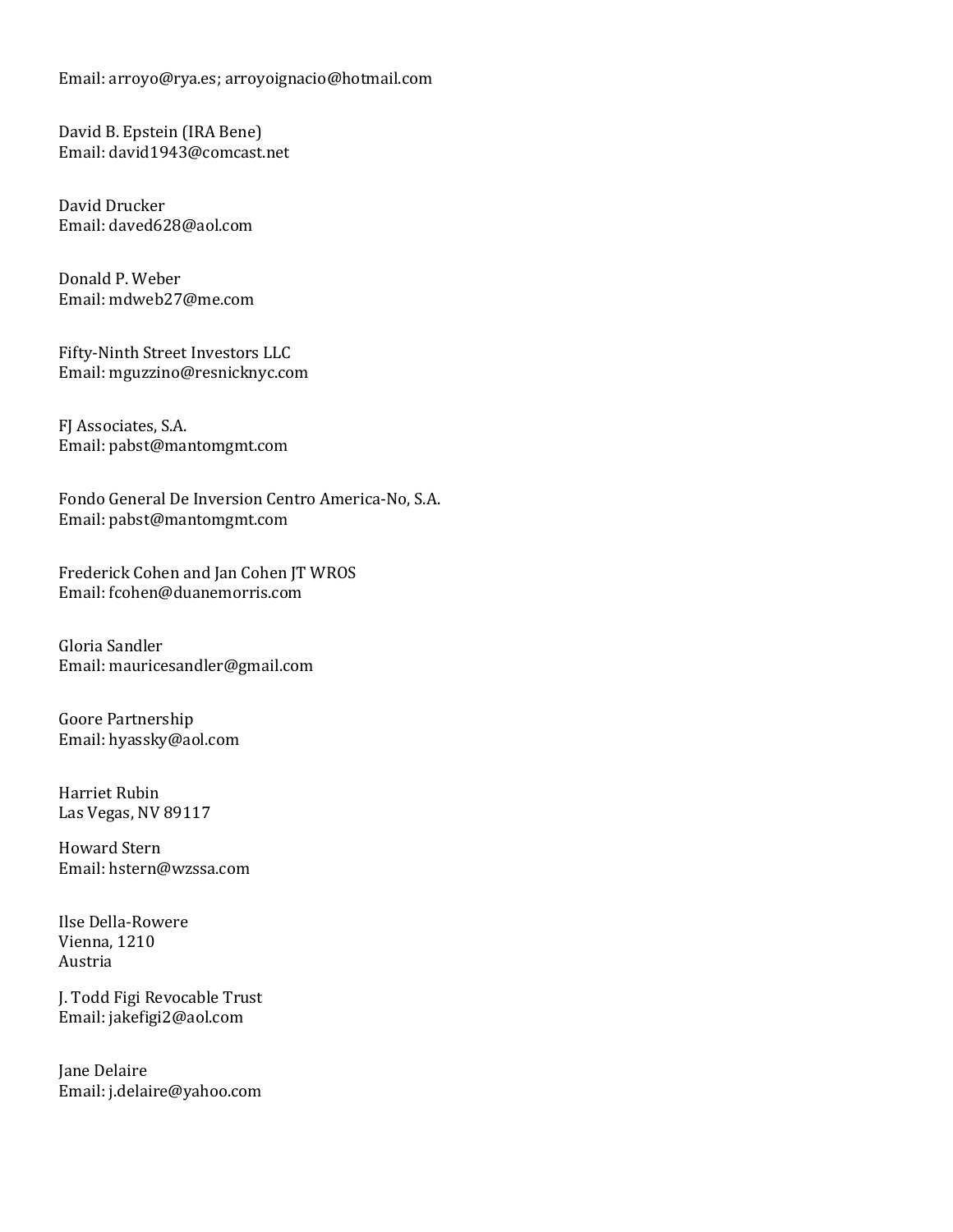Jeanette Margaret Scott Steer Email: bobjen8@bigpond.com

Joanne Rosen Email: joannerosen@gmail.com

John B. Malone Email: doctor1000@earthlink.net

John H. Petito Lumberville, PA 18933

John Stirling Gale Email: galejs@gmail.com

Jose Haidenblit Email: chore55@yahoo.com

Kamal Kishore Muchhal Email: muchhal@netvigator.com

Kenneth Springer Wellington, FL 33414

KHI Overseas Ltd Hong Kong

KR Erwin Hawle 4865 Nussdorf am Attersee, Austria

Krates, S.A. Email: pabst@mantomgmt.com

Kwok Yiu Leung Email: yiuleung@yahoo.com.hk

and Email: yiuleunghk@gmail.com

Lam Shuk Foon Margaret Email: srohdie@bellsouth.net

Lee Mei-Ying Email: icbcmylee@yahoo.com.tw

Li Fung Ming Krizia Email: krizia\_ligale@yahoo.com.hk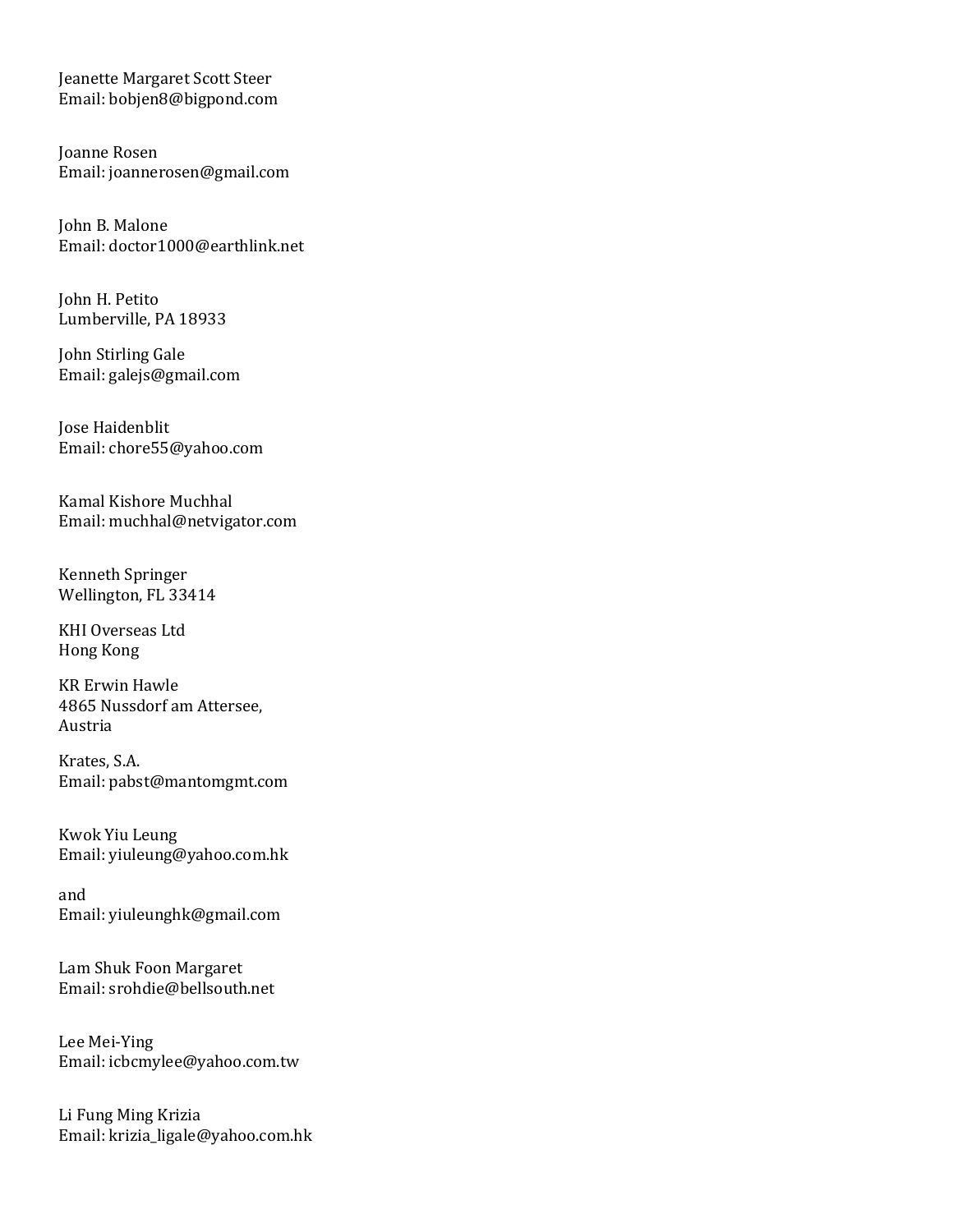Lindel Coppell Email: lindencoppell@gmail.com

Marcia Roses Schachter Email: marciroses@aol.com

Mark A. Soslow, CPA on behalf of Trust u/w/o Daniel Sargent c/o Elaine Sargent Email: msoslow@untracht.com

Marshall W. Krause, Esq. Email: mrkruze@comcast.net

Martha Alice Gilluly Email: marny@corsair2.com

Martin Wimick Email: mwinick@hotmail.com

Mary Kohlschreiber Email: cdelaire61@yahoo.com

and West Palm Beach, FL 33401

Matthew F. Carroll Email: mattfcarroll@msn.com

Maurice Sandler Email: mauricesandler@gmail.com

MLSMK Investments Co Email: stanleymkatz@mac.com

Nancy Dver Cohen Email: ndver@comcast.net

Ng Shok Len Taikoo Shing,, Hong Kong

Ng Shok Mui Susanna Taikoo Shing,, Hong Kong

Nicholas Kardasis Email: arlinekardasis@gmail.com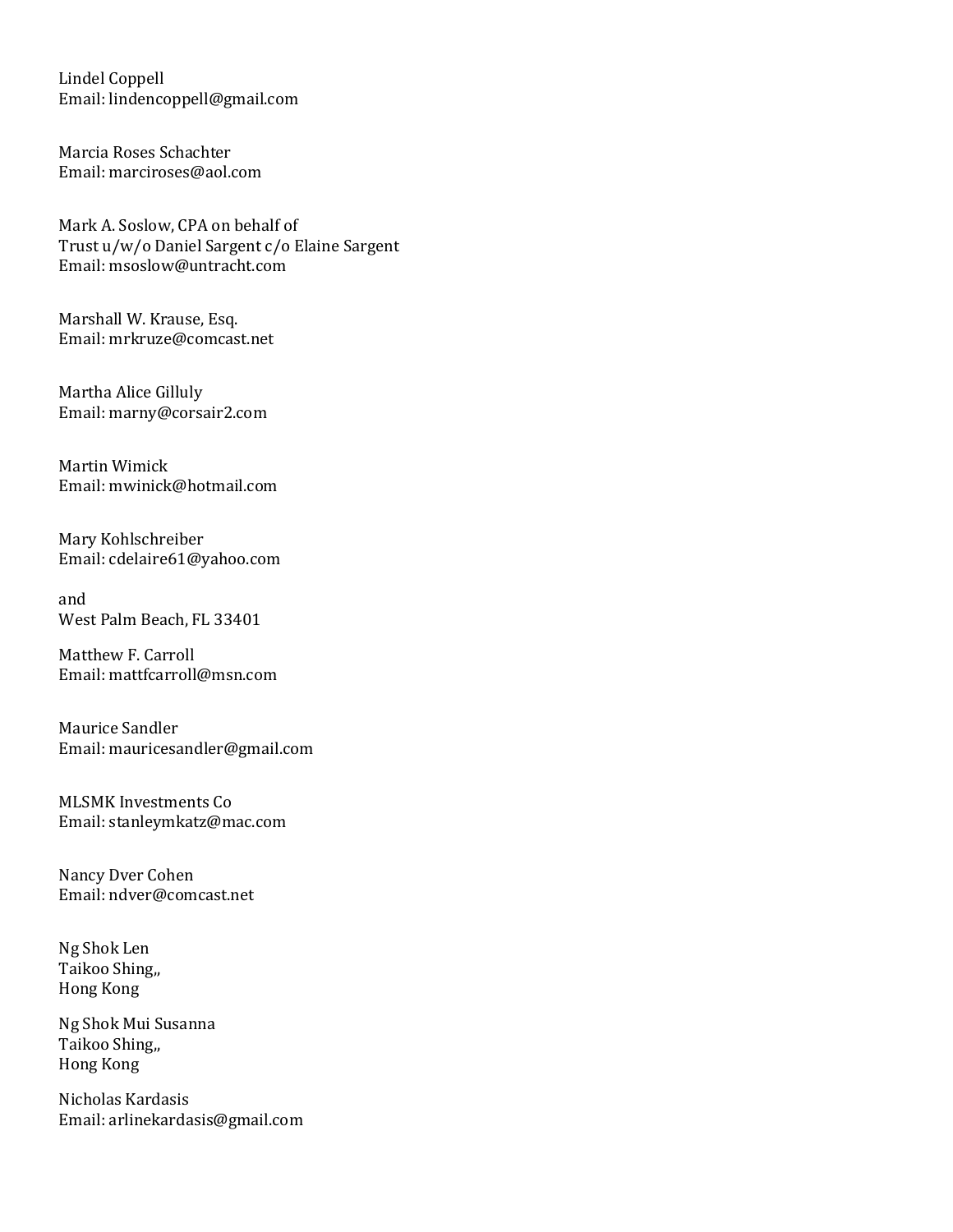Panagiotis Moutzouris Voula GR-16673, Greece

Partricia M. Hynes Email: rreardon@stblaw.com

Paul Maddocks Email: maddockspaul@gmail.com

Peerstate Equity Fund L.P. c/o Lou Prochilo Northport, NY 11768

Peerstate Equity Fund, L.P. Email: rng67@comcast.net

PFC Nominees Limited Email: info@pfcintl.com

Phyllis Pressman Email: peplady5@gmail.com

Ralph Schiller Email: optics58@gmail.com

Rausch Rudolf Email: rudolf.rausch@gmail.com

Remy Investments Corp London W1G 9QD, England, United Kingdom

Richard G. Corey Charleston, WV 25302

Richard Hoefer Email: richard.hoefer@utanet.at

Richard Jeffrey Clive Hartley Email: rjch@netvigator.com

Robert Douglas Steer Email: bobjen8@bigpond.com

Robins Family Limited Partnership Email: charles.robins@weil.com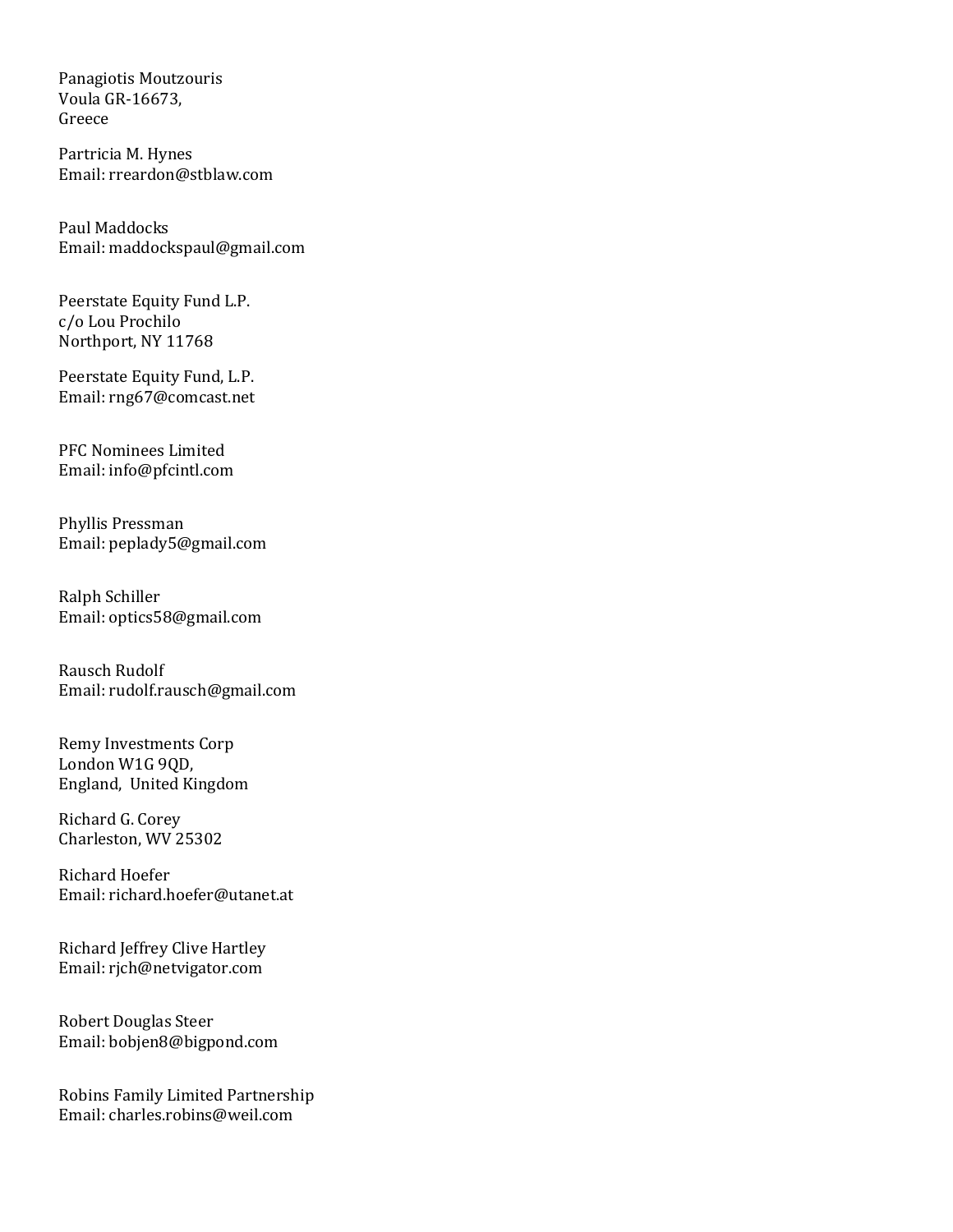Roy L. Reardon JTWROS Email: rreardon@stblaw.com

Samuel Frederick Rohdie Email: srohdie@bellsouth.net

Shao-Po Wang New Taipei City 236,, Taiwan

Simcha Gutgold Email: simcha.gutgold@gmail.com

Siu Yuen Veronica Nh Email: yiuleung@yahoo.com.hk

and Email: yiuleunghk@gmail.com

Stephen Hill Email: leyla.hill@hos.com

Stuart Nierenberg, Trustee for Ltd Editions Media Inc. Defined Benefit Plan Trust dtd 2/9/99 Email: stuart@silverboxsw.com

Sunyei Ltd. Jaques Lamac Email: jaqueslamac@gmail.com

The Gottesman Fund Email: dgottesman@firstmanhattan.com

Timothy Robert Balbirnie Email: tim.balbirnie@gmail.com

Wim C. Helsdingen Email: wc.helsdingen@casema.nl

Gary Stein Schulte, Roth & Zabel LLP Email: gary.stein@srz.com Attorney For: Dale Ellen Leff

Kelly A. Librera Seth C. Farber Winston & Strawn LLP Email: klibrera@winston.com Email: sfarber@winston.com Attorney For: Diana P. Victor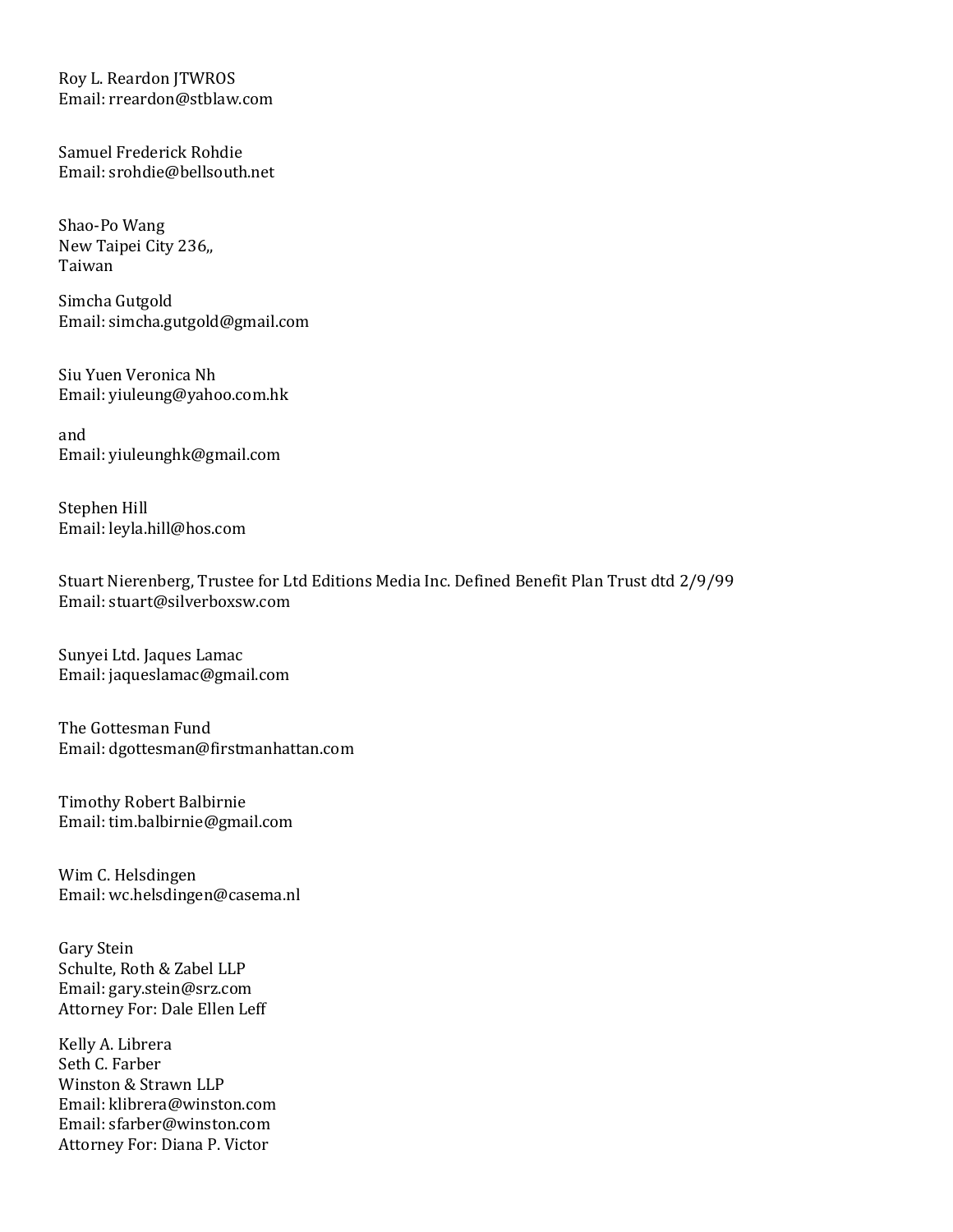## Notices of Appearance

Alan Berlin, Esq. Bernard V. Kleinman, Esq. Aitken Berlin LLP Email: adberlin@aitkenberlin.com Email: attrnylwyr@yahoo.com Attorney For: Susan Saltz Charitable Lead Annuity Trust Susan Saltz Descendants Trust

Alan Nisselson Howard L. Simon, Esq. Windels Marx Lane & Mittendorf, LLP Email: anisselson@windelsmarx.com Email: hsimon@windelsmarx.com Attorney For: Alan Nisselson, Interim Chapter 7 Trustee of Bernard L. Madoff

Amy J. Swedberg Maslon Edelman Borman & Brand LLP, Email: amy.swedberg@maslon.com Attorney For: Amy J. Swedberg

Andrea J. Robinson Wilmer Cutler Pickering Hale and Dorr LLP Email: andrea.robinson@wilmerhale.com Attorney For: SNS Bank N.V., SNS Global Custody B.V.

Andrew J. Ehrlich Paul, Weiss, Rifkind, Wharton & Garrison LLP Email: aehrlich@paulweiss.com Attorney For: Andrew H. Madoff, individually and as Executor of the Estate of Mark D. Madoff, The Estate of Mark D. Madoff

Angelina E. Lim, Esq. Johnson, Pope, Bokor, Ruppel & Burns, P.A. Email: angelinal@jpfirm.com Attorney For: Anchor Holdings, LLC

Anna Hadjikow George Brunelle, Esq. Brunelle & Hadjikow, P.C. Email: ahadjikow@brunellelaw.com; brunellelaw@gmail.com Email: gbrunelle@brunellelaw.com; brunellelaw@gmail.com Attorney For: Alan D. Garfield, Barry E. Kaufman, BK Interest, LLC, Erin M. Hellberg, James H. Cohen, Marion Tallering-Garfield, Morrie Abramson, Robyn Berniker, The James H. Cohen Special Trust, The Marian Cohen 2001 Residence Trust

Arthur J. Steinberg Richard A. Cirillo King & Spalding LLP Email: asteinberg@kslaw.com Email: rcirillo@kslaw.com Attorney For: Lemania SICAV-SIF, National Bank of Kuwait, S.A.K. ("NBK"), NBK Banque Privee and counsel for the Pascucci Family

Barry G Sher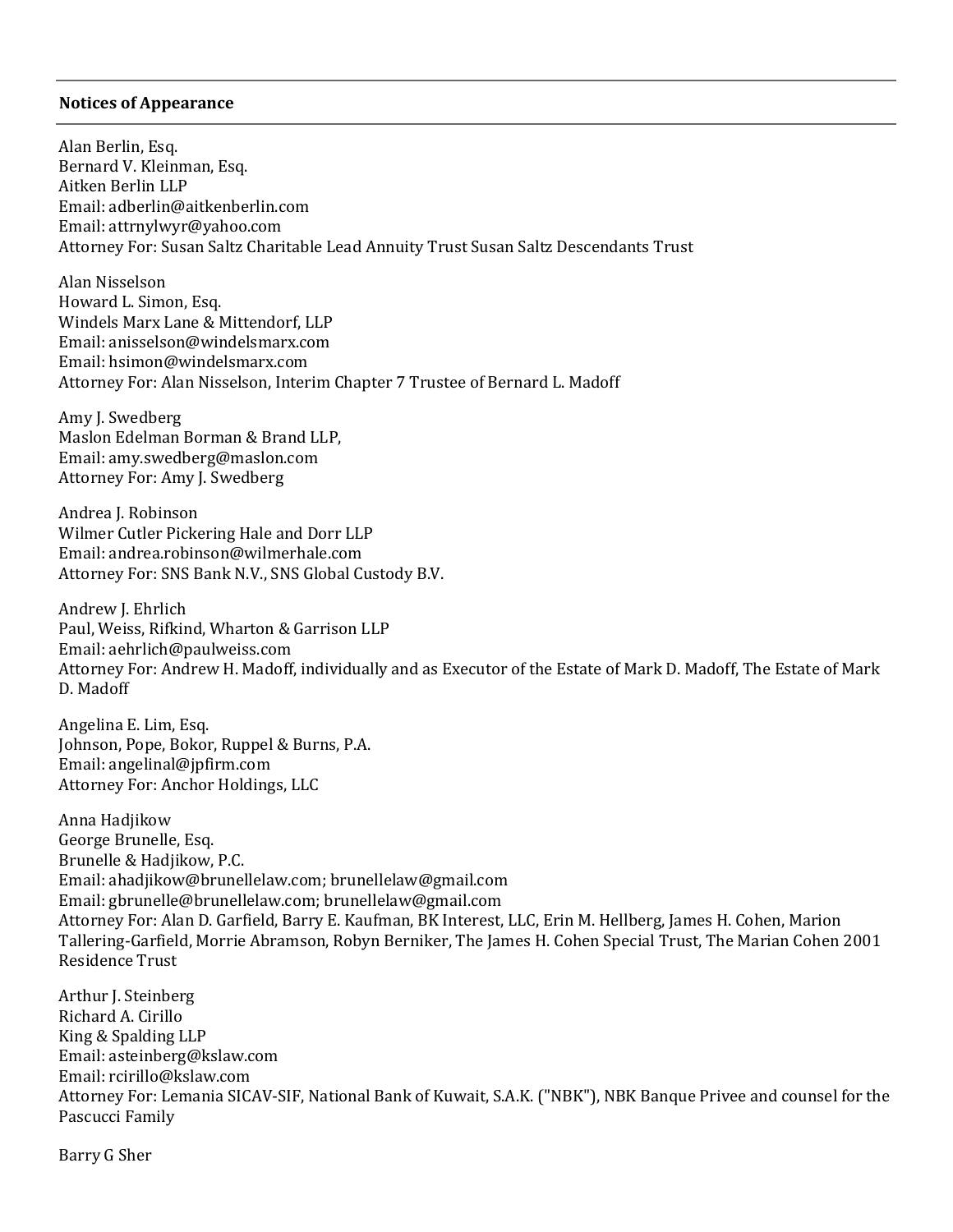Paul Hastings LLP Email: barrysher@paulhastings.com Attorney For: Carlo Grosso, Federico Ceretti, FIM Advisors, LLP, FIM Limited

Barry R. Lax Brian J. Neville Lax & Neville, LLP Email: blax@laxneville.com Email: bneville@laxneville.com Attorney For: PJFN Investors LP, Rose Less

Benjamin W. Loveland Wilmer Cutler Pickering Hale and Dorr LLP Email: benjamin.loveland@wilmerhale.com Attorney For: BSI AG

Bennette D. Kramer Schlam Stone & Dolan LLP Email: bdk@schlamstone.com Attorney For: Belfer Two Corporation

Brenda R. Sharton Daniel M. Glosband David J. Apfel Goodwin Procter LLP Email: bsharton@goodwinprocter.com Email: dglosband@goodwinprocter.com Email: dapfel@goodwinprocter.com Attorney For: Ellenjoy Fields, Jane L. O'Connor as Trustee of the Jane O'Connor Living Trust, Jeffrey A. Berman, Michael C. Lesser, Norman E. Lesser Rev. 11/97 Rev. Trust, Paula E. Lesser 11/97 Rev. Trust, Russell deLucia

Brendan M. Scott Klestadt Winters Jureller Southard & Stevens, LLP Email: bscott@klestadt.com Attorney For: Brendan M. Scott

Brett S. Moore Porzio, Bromberg & Newman, P.C., Email: bsmoore@pbnlaw.com Attorney For: Alain Rukavina, Court Appointed Liquidators for LuxAlpha Sicav and Luxembourg Investment Fund, Paul Laplume

Bryan Ha Richard E. Signorelli Law Office of Richard E. Signorelli Email: bhanyc@gmail.com Email: richardsignorelli@gmail.com Attorney For: Richard E. Signorelli

Carmine D. Boccuzzi Cleary Gottlieb Steen & Hamilton LLP Email: cboccuzzi@cgsh.com Attorney For: Citibank North America, Inc., Citibank, N.A., Citigroup Global Markets Limited

Carol A. Glick Richard I. McCord Certilman, Balin, Adler & Hyman LLP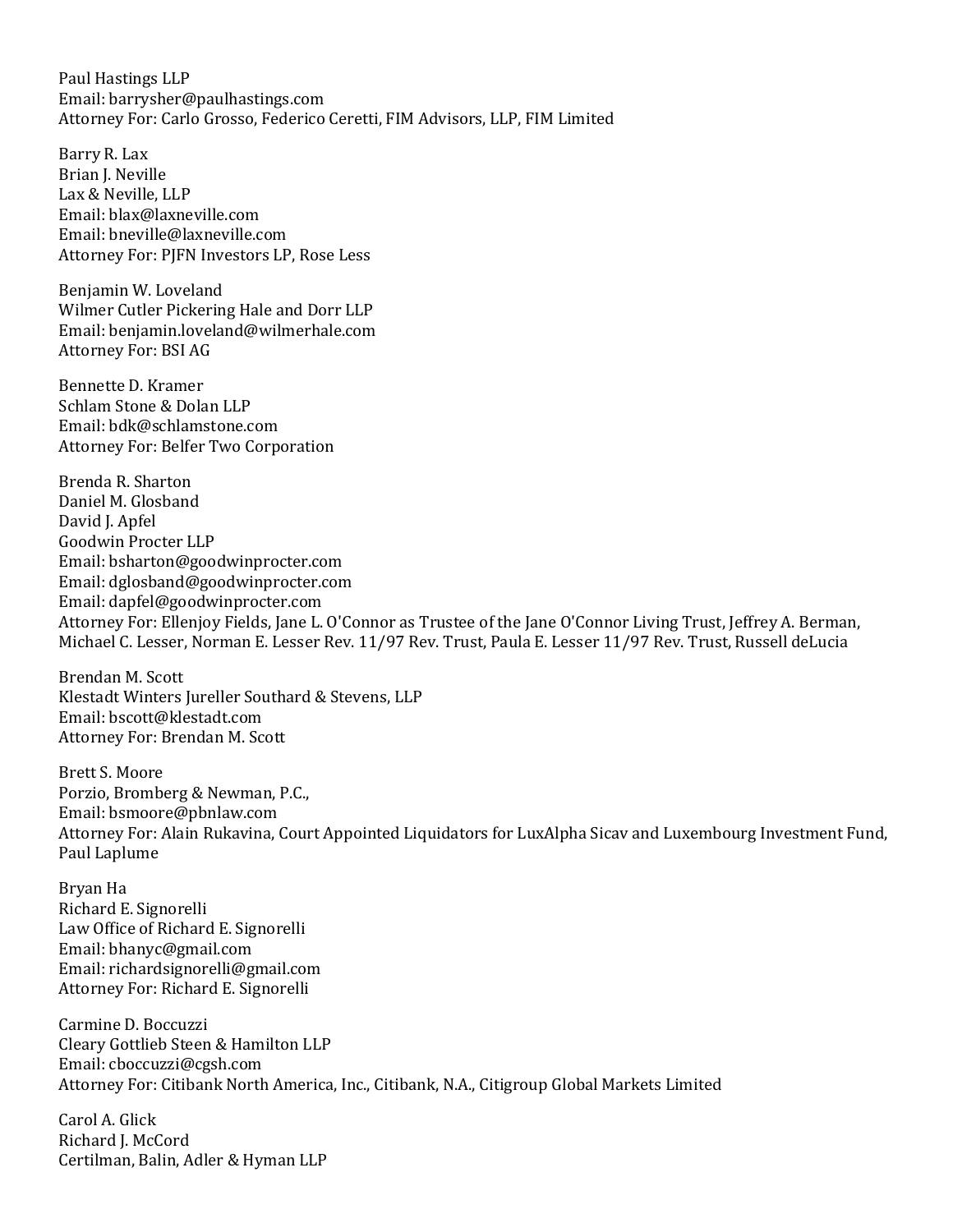Email: cglick@certilmanbalin.com Email: rmccord@certilmanbalin.com Attorney For: Alyssa Beth Certilman, Bernard Certilman, Clayre Hulsh Haft, Morton L. Certilman and Joyce Certilman

Carole Neville Dentons US LLP Email: carole.neville@dentons.com Attorney For: SNR Customers

Chester Salomon Becker, Glynn, Muffly, Chassin & Hosinski LLP Email: csalomon@beckerglynn.com Attorney For: SBM Investments, LLP, Weithorn/Casper Associated for Selected Holdings LLC

Dana M. Seshens Karen E. Wagner Davis Polk & Wardwell LLP Email: dana.seshens@davispolk.com Email: karen.wagner@davispolk.com Attorney For: Sterling Equities Associates and Certain Affiliates

Daniel Holzman Rex Lee Robert S Loigman Shusheel Kirpalani Quinn Emanuel Urquhart & Sullivan, LLP Email: danielholzman@quinnemanuel.com Email: rexlee@quinnemanuel.com Email: robertloigman@quinnemanuel.com Email: susheelkirpalani@quinnemanuel.com Attorney For: Kingate Euro Fund Ltd., Kingate Global Fund Ltd., Kingate Management Limited, KML Asset Management LLC

David A. Kotler Dechert LLP Email: david.kotler@dechert.com Attorney For: Defendant Oppenheimer Acquisition Corp.

David I. Molton Brown Rudnick LLP Email: dmolton@brownrudnick.com Attorney For: Kenneth M. Krys and Christopher D. Stride as Liquidators of and for Fairfield Sentry Limited

David B. Bernfeld Jeffrey L. Bernfeld Bernfeld, DeMatteo & Bernfeld, LLP Email: davidbernfeld@bernfeld-dematteo.com Email: jeffreybernfeld@bernfeld-dematteo.com Attorney For: Dr. Michael Schur, Edith A. Schur

David Bolton David Bolton, P.C. Email: david@dboltonpc.com Attorney For: David Bolton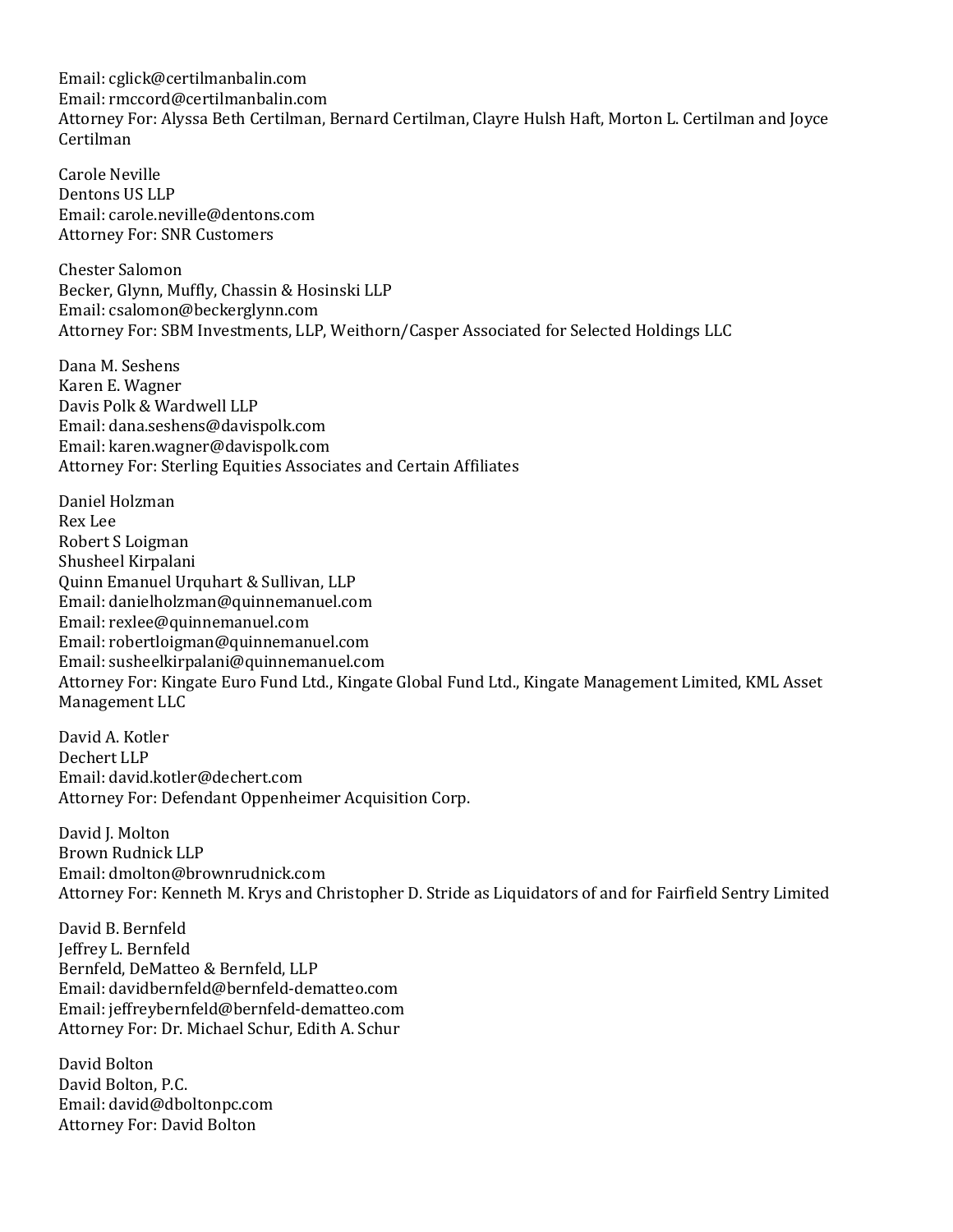David S. Golub Silver Golub & Teitel, LLP Email: dgolub@sgtlaw.com Attorney For: Alexander Rabinovich, Arnold Kohn, Daniel L. Davis, Individually and as parent of H.D.D., Eric Rausher, Frank S. Katz, Howard Pomerantz, Jason M. Rausher, Marcia B Fitzmaurice, Maria Rabinovich, Maria

Shuster, Marsha H. Rausher, Melissa Doron, Mitchell J. Rausher, Natasha Jane Rabinovich, P.A. Retirement Plan, parent of A.S.D., Paula S. Katz, Peggy Kohn (Arnold Kohn Executor of Peggy Kohn Estate), Richard Abramowitz & Pomerantz, Rita S. Katz (n/k/a Rita Starr Katz Davey), Robin S. Abramowitz, Samuel D. Davis, Theresa A. Wolfe, Thomas R. Fitzmaurice, Traci D. Davis, Trustees Richard Abramowitz and Howard L. Pomerantz, Vladimir Rabinovich, Wendy Sager Pomerantz

David S. Stone Stone & Magnanini, LLP Email: dstone@stonemagnalaw.com Attorney For: Defendants David P. Gerstman, Janet Gerstman

David Y. Livshiz Freshfields Bruckhaus Deringer US LLP Email: david.livshiz@freshfields.com Attorney For: Tensyr Limited

Dean Nicyper Withers Bergman, LLP Email: Dean.Nicyper@withersworldwide.com Attorney For: Von Rautenkranz Nachfolger Special Investments LLC

Deirdre Norton Hykal Willkie Farr & Gallagher LLP Email: dhykal@willkie.com Attorney For: Deirdre Norton Hykal

Douglas R. Hirsch Sadis & Goldberg LLP Email: dhirsch@sglawyers.com Attorney For: Douglas R. Hirsch

Elise S. Frejka Frejka PLLC Email: EFrejka@FREJKA.com Attorney For: Elise Scherr Frejka

Eric L. Lewis, Esq. Baach Robinson & Lewis PLLC Email: eric.lewis@baachrobinson.com Attorney For: Andrew Laurence Hosking, Mark Richard Byers, Stephen John Akers

Erin Joyce Letey Joseph E. Shickich, Jr. Riddell Willams P.S. Email: eletey@riddellwilliams.com Email: jshickich@riddellwilliams.com Attorney For: Microsoft Corporation and Microsoft Licensing, GP (collectively , "Microsoft")

Fletcher W. Strong Wollmuth Maher & Deutsch LLP Email: fstrong@wmd-law.com Attorney For: Robert F. Weinberg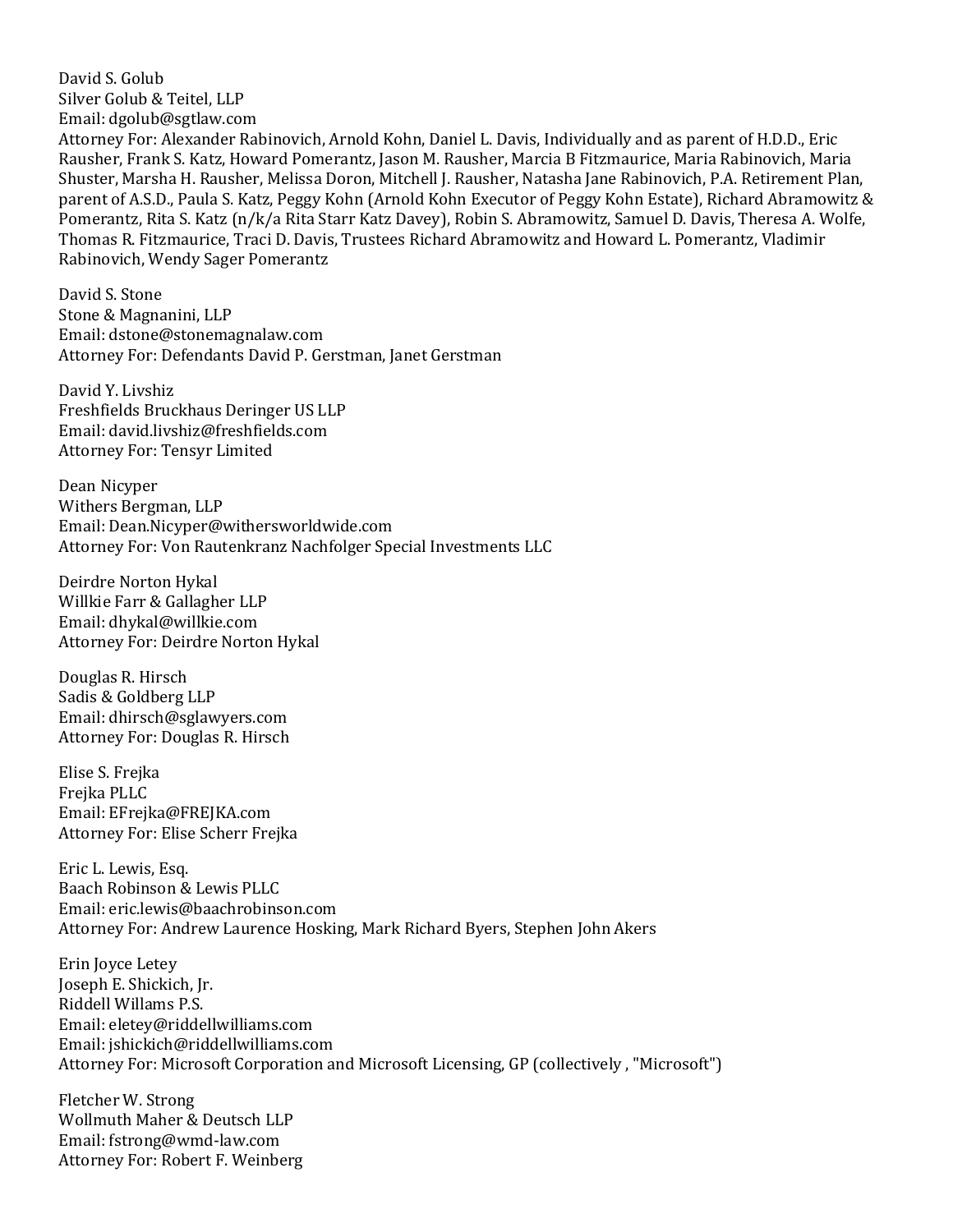Frank F. McGinn Bartlett Hackett Feinberg P.C. Email: ffm@bostonbusinesslaw.com Attorney For: Iron Mountain Information Management, Inc.

Gary S. Lee Morrison & Foerster LLP Email: glee@mofo.com Attorney For: Gary S. Lee

Gary Stein Schulte, Roth & Zabel LLP Email: gary.stein@srz.com Attorney For: The Pati H. Gerber Defendants

Gary Woodfield Haile, Shaw & Pfaffenberger, P.A. Email: gwoodfield@haileshaw.com Attorney For: Gary Woodfield

George R. Hirsch Sills Cummis & Gross P.C. Email: ghirsch@sillscummis.com Attorney For: George R. Hirsch

George W. Shuster Wilmer Cutler Pickering Hale and Dorr LLP Email: george.shuster@wilmerhale.com Attorney For: BSI AG, SNS Bank N.V., SNS Global Custody B.V.

Glenn P. Warmuth Paula I. Warmuth Stim & Warmuth, P.C. Email: gpw@stim-warmuth.com Email: pjw@stim-warmuth.com Attorney For: Creditors, Michael Most and Marjorie Most

Gregory M. Dexter Chaitman LLP Email: gdexter@chaitmanllp.com Attorney For: Aaron Blecker

Harold D. Jones Jones & Schwartz, P.C. Email: hjones@jonesschwartz.com Attorney For: Harold D. Jones

Helen Davis Chaitman Chaitman LLP Email: hchaitman@chaitmanllp.com Attorney For: Marsha Peshkin et al.

Howard Kleinhendler Wachtel Missry LLP Email: hkleinhendler@wmllp.com Attorney For: Rosenman Family LLC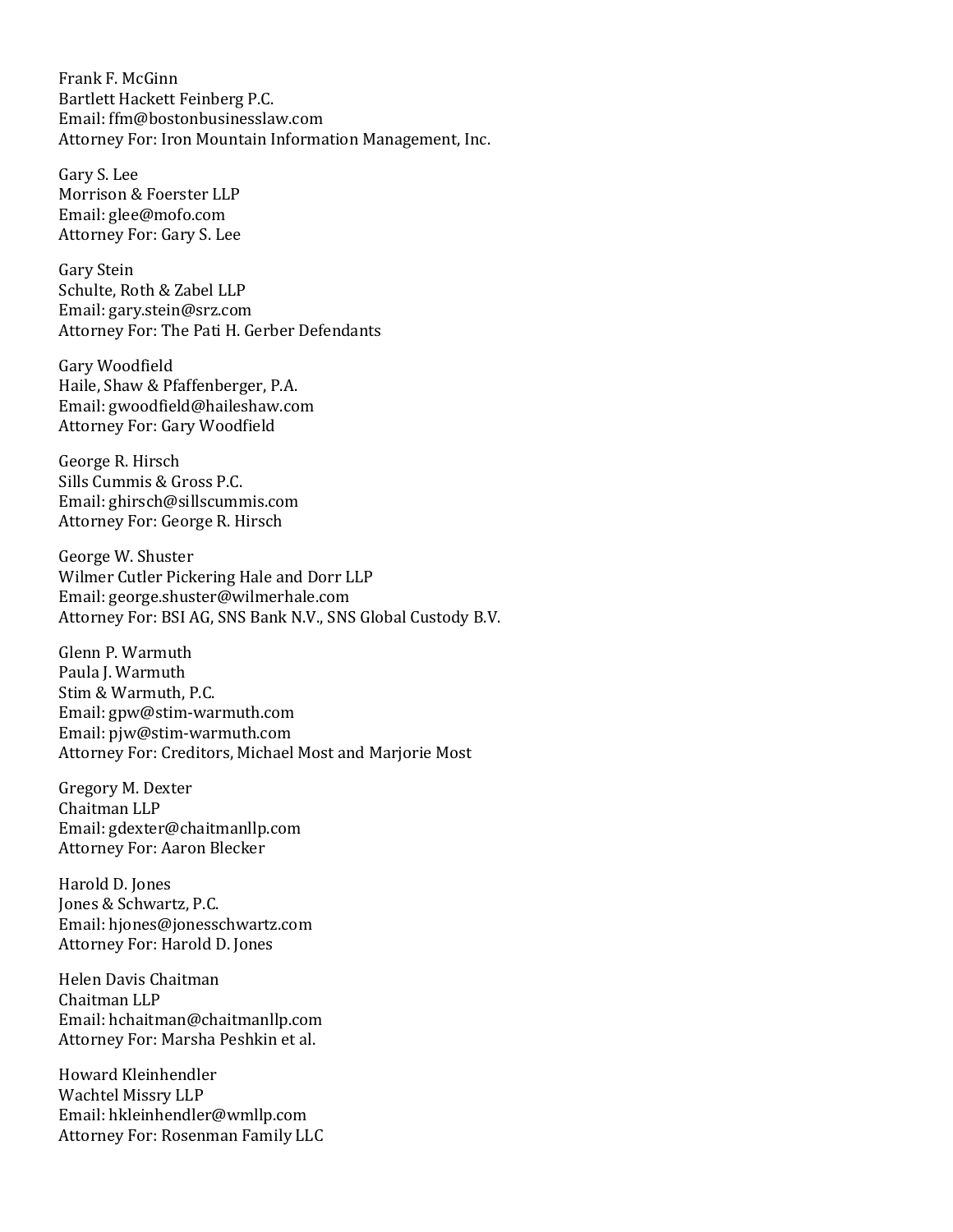James H. Hulme Arent Fox LLP Email: hulme.james@arentfox.com Attorney For: 1776 K Street Associates Limited Partnership, Albert H. Small, Bernard S. Gewirz, Carl S. Gewirz, Clarice R. Smith, Edward H. Kaplan, Eleven Eighteen Limited Partnership, Estate of Robert H. Smith, Irene R. Kaplan, Jerome A. Kaplan, Marjet LLC, Robert H. Smith Revocable Trust, Robert P. Kogod

James M. Ringer, Esq. Stuart I. Rich, Esq. Meister Seelig & Fein LLP Email: jmr@msf-law.com Email: sir@msf-law.com Attorney For: Jasper Investors Group LLC ("Jasper")

Jeff E. Butler Clifford Chance U.S. LLP Email: Jeff.Butler@CliffordChance.com Attorney For: Cardinal Management, Inc., Dakota Global Investments, Ltd.

Joel L. Herz Law Offices of Joel L. Herz Email: joel@joelherz.com Attorney For: Samdia Family, LP

John Lavin Lavin & Associates, P.C. Email: jlavin@lavinassociates.com Attorney For: John J. Lavin

John M. Conlon Mayer Brown LLP Email: jconlon@mayerbrown.com Attorney For: AXA Private Management, Fondauto Fondo de Pensiones, SA, Mutua Madrilena Automovilista Ramo de vida

Joshua A. Levine, Esq. Simpson Thacher & Barlett LLP Email: jlevine@stblaw.com Attorney For: Spring Mountain Capital, LP

Judith L. Spanier, Esq. Abbey Spanier Rodd & Abrams, LLP Email: jspanier@abbeyspanier.com Attorney For: ELEM/Youth in Distress Israel Inc. ("ELEM")

Kelly A. Librera Seth C. Farber Winston & Strawn LLP Email: klibrera@winston.com Email: sfarber@winston.com Attorney For: Ariana Victor, Ellen G. Victor, holder of Bernard L. Madoff Investment Securities LLC Accounts 1ZA128-3 and 1ZA128-40, Justin Victor Baadarani, Leila Victor Baadarani, Shosharma Remark Victor

Lalit K. Jain Law Offices of Lalit K. Jain Esq Email: lkjesq@lkjesq.com Attorney For: Dean Loren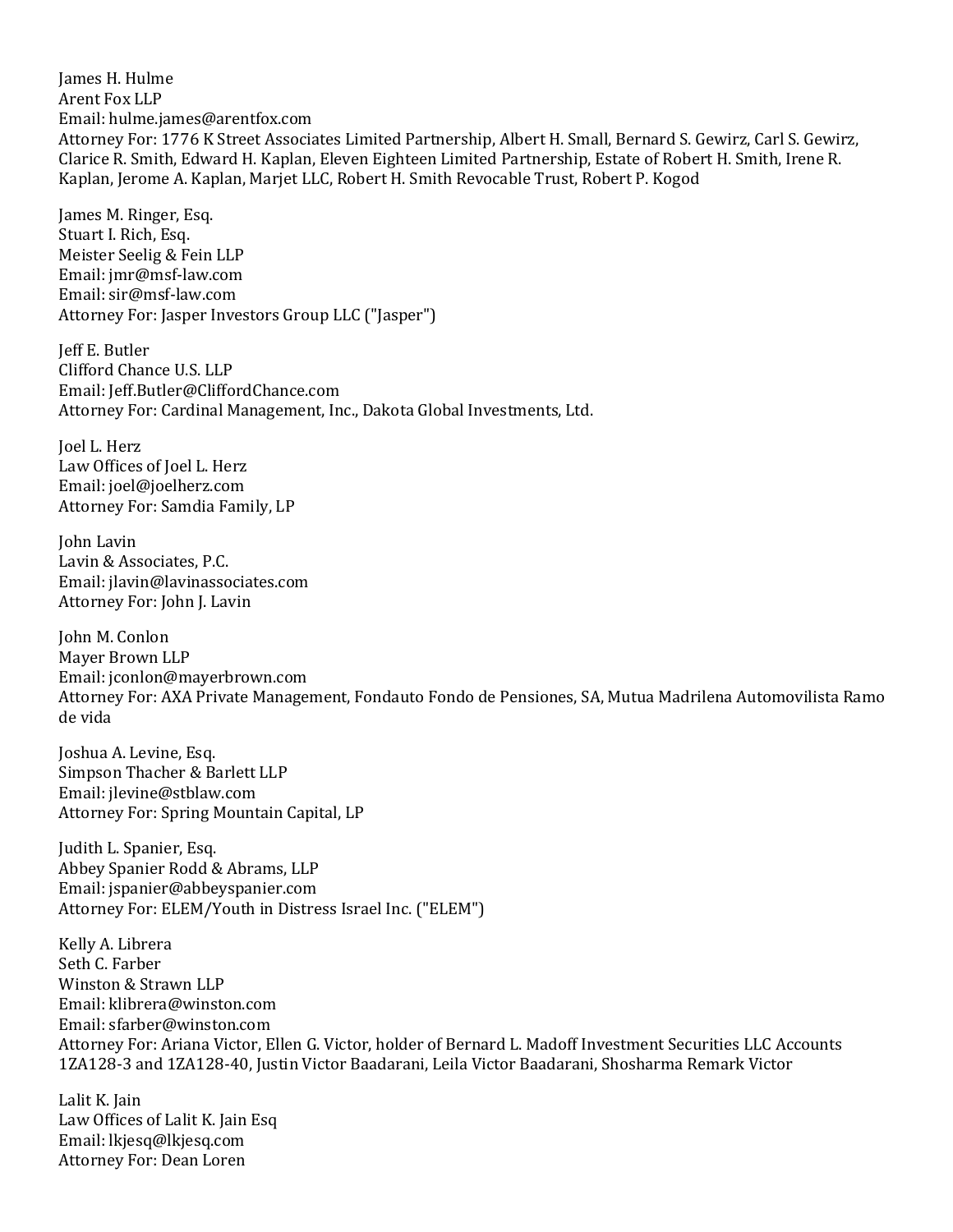Lindsay M. Weber Quinn Emanuel Urquhart & Sullivan, LLP Email: lindsayweber@quinnemanuel.com Attorney For: Kingate Euro Fund Ltd., Kingate Global Fund Ltd.

Marianna Udem ASK, LLP Email: mudem@askllp.com Attorney For: Marianna Udem

Mark S. Cohen Cohen & Gresser LLP Email: mcohen@cohengresser.com Attorney For: Mark S. Cohen

Mark S. Mulholland Thomas Telesca Ruskin Moscou Faltischek, P.C. Email: mmulholland@rmfpc.com Email: ttelesca@rmfpc.com Attorney For: DeMatteis FLP Assets, Irwin Kellner ("Kellner"), The 2001 Frederick DeMatteis Revocable Trust

Marsha Torn, Esq. Calabrese and Torn, Attorneys at Law Email: mcalabrese@earthlink.net Attorney For: Lawrence Torn

Marshall R. King Gibson Dunn Email: mking@gibsondunn.com Attorney For: Marshall R. King

Matthew A. Kupillas Milberg Tadler Phillips Grossman LLP Email: mkupillas@milberg.com Attorney For: June Pollack

Max Folkenflik Folkenflik & McGerity Email: max@fmlaw.net Attorney For: Allan R. Tessler, in his capacity as Trustee of the CRS Revocable Trust, Constance R. Sisler, individually, and in her capacity as Settlor and Trustee of the CRS Revocable Trust, CRS Revocable Trust, Edith G. Sisler, Joyce C. Auerbach Revocable Trust, Robert Auerbach Revocable Trust, Robert Auerbach, individually, Robert S. Bernstein, S. James Coppersmith Charitable Remainder Unitrust

Max Folkenflik Folkenflik & McGerity Email: max@fmlaw.net

Attorney For: Anna Kedersha, as parent of A.K, Antona G Wilson, Betty Tarr, Bonnie A Johnson, Individually and as parent of D.C.J., Carol P. Dargan, Cindy J Schacht, Cory D Johnson, Crescienzo J Boccanfuso, Cynthia Schrank Kane, David C Johnson, Diane C. Backus, Diane T. Levin, Dominick F. Boccanfuso, Douglas H. Johnson, Eugene G. Laychak, Jr., Everett L. Dargan, Gary S. Davis, individually and as parent of S.W.D. and J.F.D.,, Gerald A Wilson, Giuseppa A Boccanfuso, Giuseppe C. Basili, Grace A. Nash, Harold Murtha, Trustee of Murtha Enterprises, Inc. Profit-Sharing Plan, Jacqueline A Johnson, Jaime R Johnson, Jing W. Davis (now known as Amy Davis),, Joanne Verses, Joyce C. Auerbach, individually, as Trustee of the Robert Auerbach Revocable Trust, and as Trustee of the Joyce C. Auerbach Revocable Trust, Jozef Kaczynski, Justin Kane, Linda Laychak, Madeline E Corish Estate, Margaret Pace,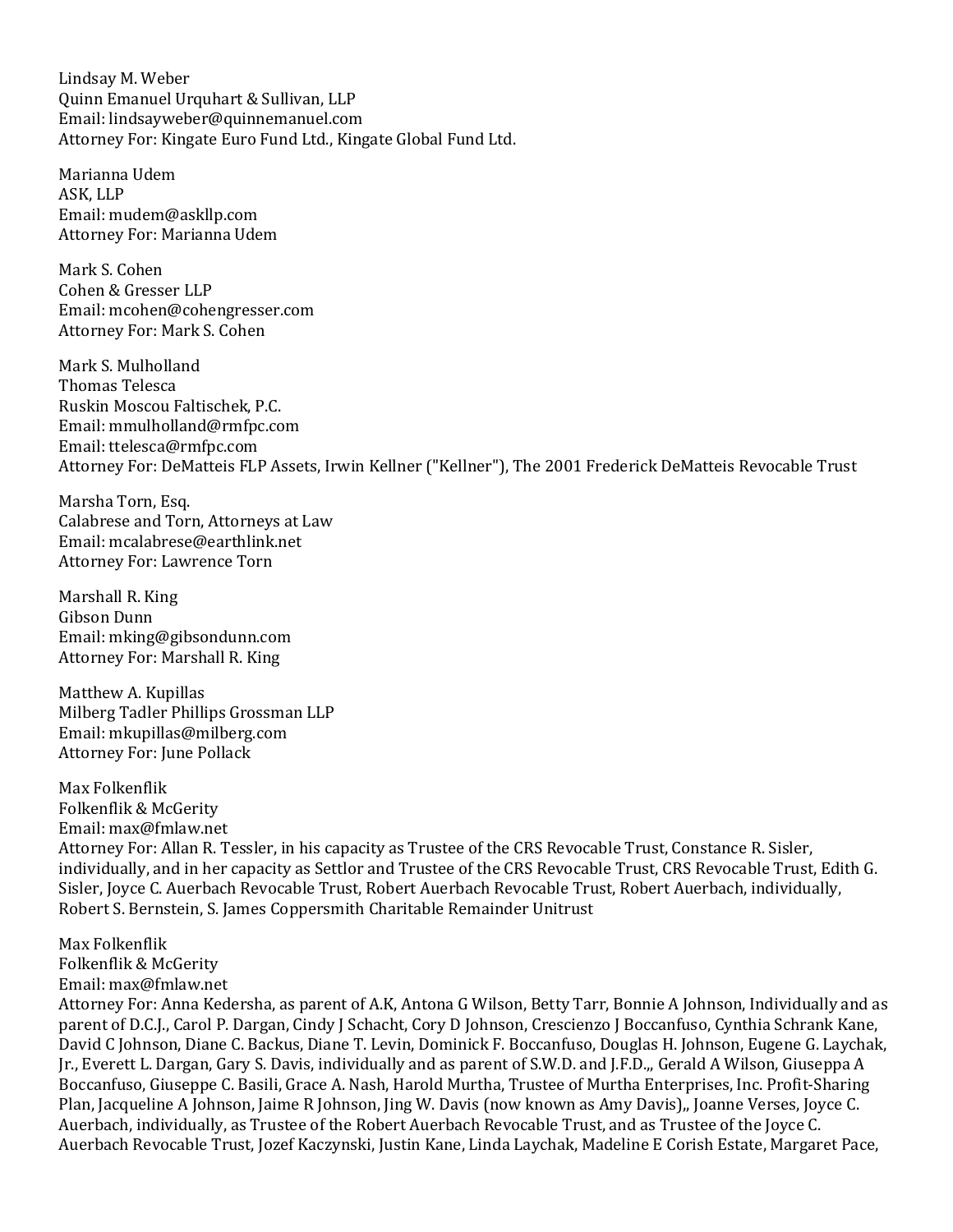Margherita M. Basili, Mary Zarra, as parent of A.Z. and A.Z., Michael T. Nash, Midlands Surgical Associates, PA Profit Sharing Plan, parent of J.K.S, parent of K.H.S, parent of N.A.S., Patti E Schacht, Robert Levin, Shirley B. Sklar, Sol Davis, individually and as Trustee of the Sol Davis Retirement Plan, Sophia B Freitag, Steven E. Sklar, Thomas H. Nash, Trustee of Margherita M. Basili Retirement Plan and individually, William Sklar, William Sklar, Trustee of Pacific Plumbing and Heating Supply Company Profit-Sharing Plan, WR Johnson Co. Pension and Profit Sharing Plan

Michael I. Goldberg Akerman LLP Email: michael.goldberg@akerman.com Attorney For: Michael I. Goldberg

Michael J. Riela Ralph A. Siciliano Tannenbaum Helpern Syracuse & Hirschtritt LLP Email: Riela@thsh.com Email: Siciliano@thsh.com Attorney For: Odyssey Alternative Fund Limited

Michael Lago, Esq. Morrison Cohen LLP Email: bankruptcy@morrisoncohen.com Attorney For: Customer Claimant David Silver

Michael V. Blumenthal Thompson & Knight LLP Email: Michael.Blumenthal@tklaw.com Attorney For: Michael V. Blumenthal

Michael V. Ciresi Ciresi Conlin LLP Email: MVC@CiresiConlin.com Attorney For: Michael V. Ciresi

Parvin K. Aminolroaya Stephen A. Weiss Seeger Weiss LLP Email: paminolroaya@seegerweiss.com Email: sweiss@seegerweiss.com Attorney For: Barbara J. Weiss, Barbara Schlossberg, Bernard Seldon, Leslie Weiss and Gary M. Weiss, Lewis Franck, Marilyn Cohn Gross, Melvyn I. Weiss, Stephen A. Weiss, The M & B Weiss Family Limited Partnership of 1996 c/o Melvyn I. Weiss

Paul D. Moore Duane Morris LLP Email: PDMoore@duanemorris.com Attorney For: Eleanore C. Unflat, Eleanore C. Unflat,in her capacity as co- trustee of the Eleanore C. Unflat Living Trust, Magnus A. Unflat, Magnus A. Unflat, in his capacity as co-trustee of the Eleanore C. Unflat Living Trust, The Eleanore C. Unflat Living Trust

Peter N. Wang Foley & Lardner LLP Email: pwang@foley.com Attorney For: Orthopaedic Specialty Group, P.C. Defined Contribution Pension Plan Participants

Richard A. Kirby R|K Invest Law, PBC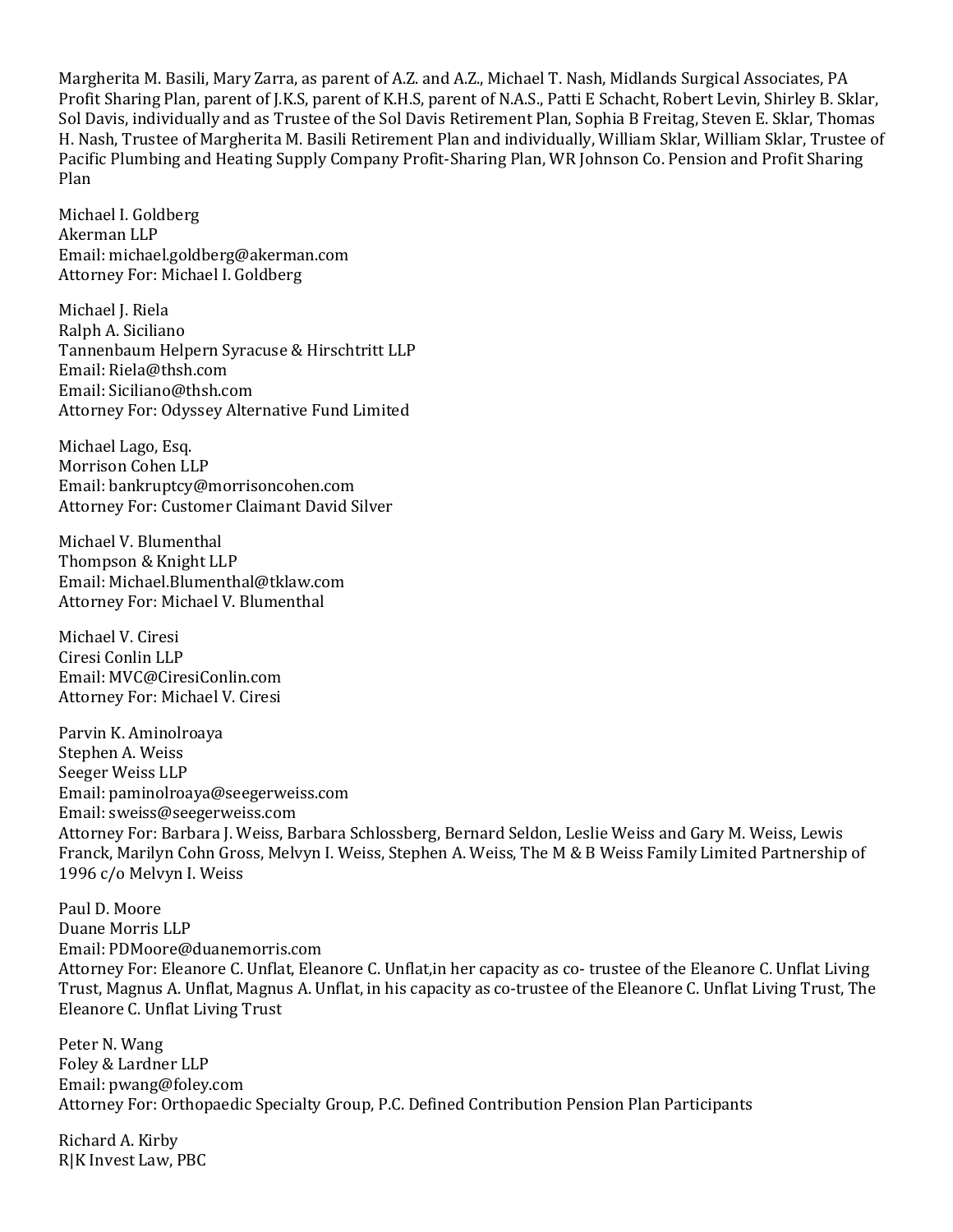Email: kirby@investlaw.net Attorney For: Richard A. Kirby

Richard F. Schwed Shearman & Sterling LLP Email: rschwed@shearman.com Attorney For: Carl J. Shapiro et al., Harold S. Miller Trust Dated 12/4/64 FBO Elaine Miller, Lilfam LLC, Lilyan Berkowitz Revocable Trust Dated 11/3/95, Wellesley Capital Management

Richard G. Haddad Otterbourg P.C. Email: Rhaddad@OSHR.com Attorney For: Richard G. Haddad

Richard P. Galler The Law Office of Richard P. Galler Email: richard@kgalaw.com Attorney For: Richard Galler

Richard Yeskoo Yeskoo Hogan & Tamlyn LLP Email: Yeskoo@yeskoolaw.com Attorney For: Carl T. Fisher, FGLS Equity LLC, Joan L. Fisher, The Trust U/A VIII of the Will of Gladys C. Luria F/B/O Carl T. Fisher

Robert J. Kaplan Law Office of Robert J. Kaplan Email: lawkap@aol.com Attorney For: Michael W. Sonnenfeldt, MUUS Independence Fund LP

Robert A. Abrams Steven H. Newman Katsky Korins LLP Email: rabrams@katskykorins.com Email: snewman@katskykorins.com Attorney For: David Cash, Estate of Richard L. Cash, Freda B. Epstein, Freda Epstein Revocable Trust, Gladys Cash, Gladys Cash and Cynthia J. Gardstein, James H. Cash, Jennifer Spring McPherson, Jonathan Cash, Richard L. Cash Declaration of Trust Dated September 19,1994, Richard Spring, S. H. & Helen R. Scheuer Family Foundation, The Jeanne T. Spring Trust, The Spring Family Trust

Robert S. Horwitz Conroy, Simberg, Ganon, Krevans, Abel, Lurvey, Morrow & Schefer, P.A. Email: rhorwitz@conroysimberg.com; eservicewpb@conroysimberg.com Attorney For: Andrew C. Sankin

Robert William Yalen Assistant United States Attorney for the Southern District of New York Email: robert.yalen@usdoj.gov Attorney For: Attorney for the United States of America

Russell M. Yankwitt Yankwitt & Associates LLC Email: russell@yankwitt.com Attorney For: Carol Rosen

Sanford P. Dumain, Esq. Milberg Tadler Phillips Grossman LLP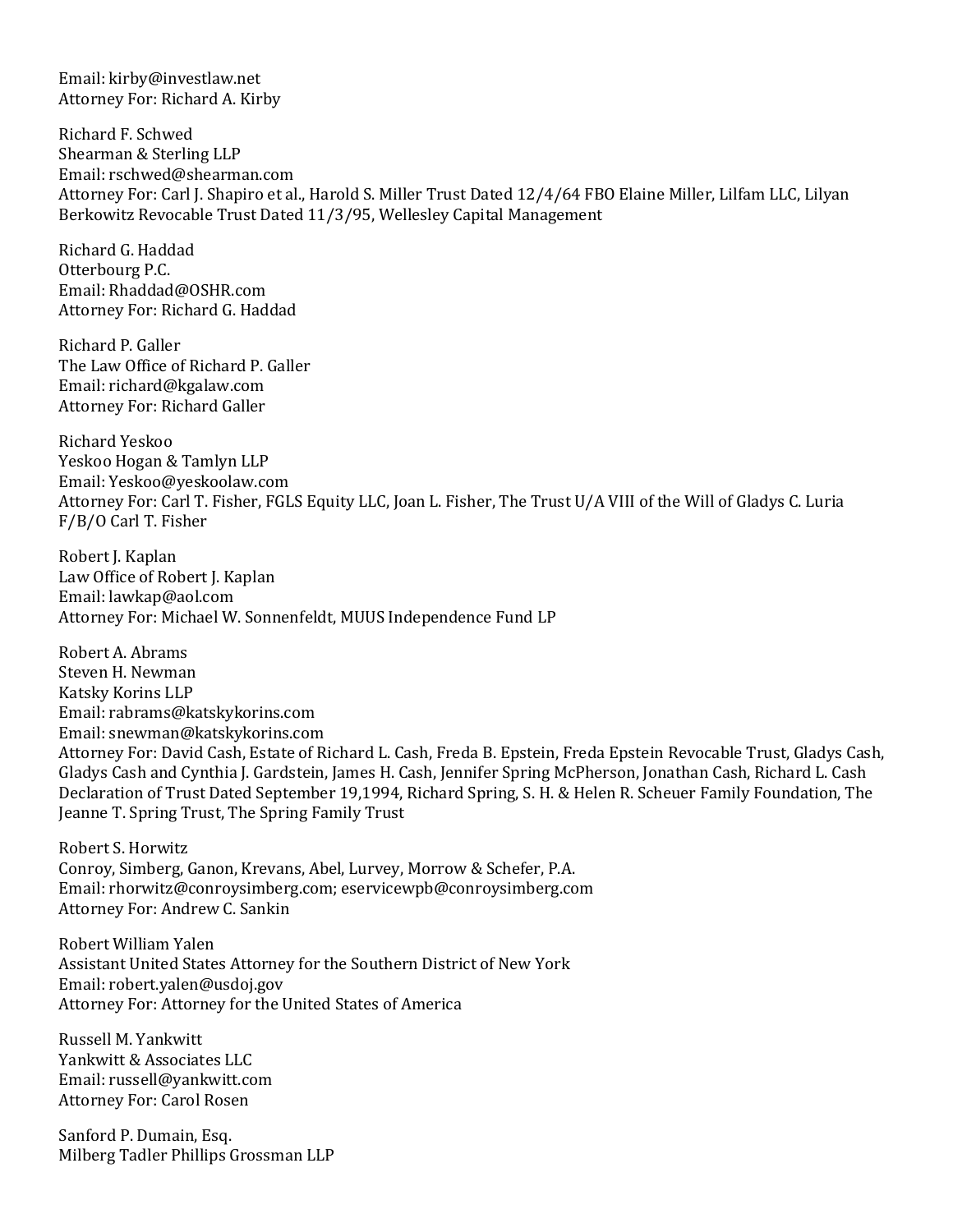Email: sdumain@milberg.com Attorney For: Blumenthal & Associates Florida General Partnership, Gerald Blumenthal, Judith Rock Goldman, June Pollack, Ruth E. Goldstein, The Horowitz Family Trust, The Unofficial Committee of Certain Claim Holders

Sanford Rosen Rosen & Associates, P.C. Email: srosen@rosenpc.com Attorney For: Amy Beth Smith, David A. Schustack, Judith S. Schustack, Robert J. Schustack, Shirley Schustack Conrad

Schuyler D. Geller Bellows & Bellows, P.C. Email: sgeller@bellowslaw.com Attorney For: Brian H. Gerber

Sedgwick M. Jeanite, Esq. White and Williams LLP Email: jeanites@whiteandwilliams.com Attorney For: Fabio Conti

Seth L. Rosenberg Clayman & Rosenberg LLP Email: rosenberg@clayro.com Attorney For: Seth L. Rosenberg

Shannon Scott Steven R. Schlesinger Jaspan Schlesinger LLP Email: sscott@jaspanllp.com Email: sschlesinger@jaspanllp.com Attorney For: Amy Joel, Amy Luria Partners LLC, Andrew Samuels, David Richman, Estate of Richard A. Luria, Janet Jaffin Dispositive Trust and Janet Jaffin and Milton Cooper as Trustees, Jay Rosen Executors, Patricia Samuels, Peter Zutty, Robert Luria Partners, Samuels Family LTD Partnership

Shawn M. Christianson, Esq. Buchalter Nemer, A Professional Corporation Email: schristianson@buchalter.com Attorney For: Oracle Credit Corporation, Oracle USA, Inc. ("Oracle")

Stephen Fishbein Shearman & Sterling LLP Email: sfishbein@shearman.com Attorney For: Carl J. Shapiro et al.

Stephen M. Honig Duane Morris LLP Email: smhonig@duanemorris.com Attorney For: Eleanore C. Unflat, Magnus A. Unflat, Magnus A. Unflat, in his capacity as co-trustee of the Eleanore C. Unflat Living Trust, The Eleanore C. Unflat Living Trust

Steven I. Froot Boies, Schiller & Flexner LLP Email: sfroot@bsfllp.com Attorney For: ZCM Asset Holding Company (Bermuda) LLC

Steven Storch Storch Amini & Munves PC